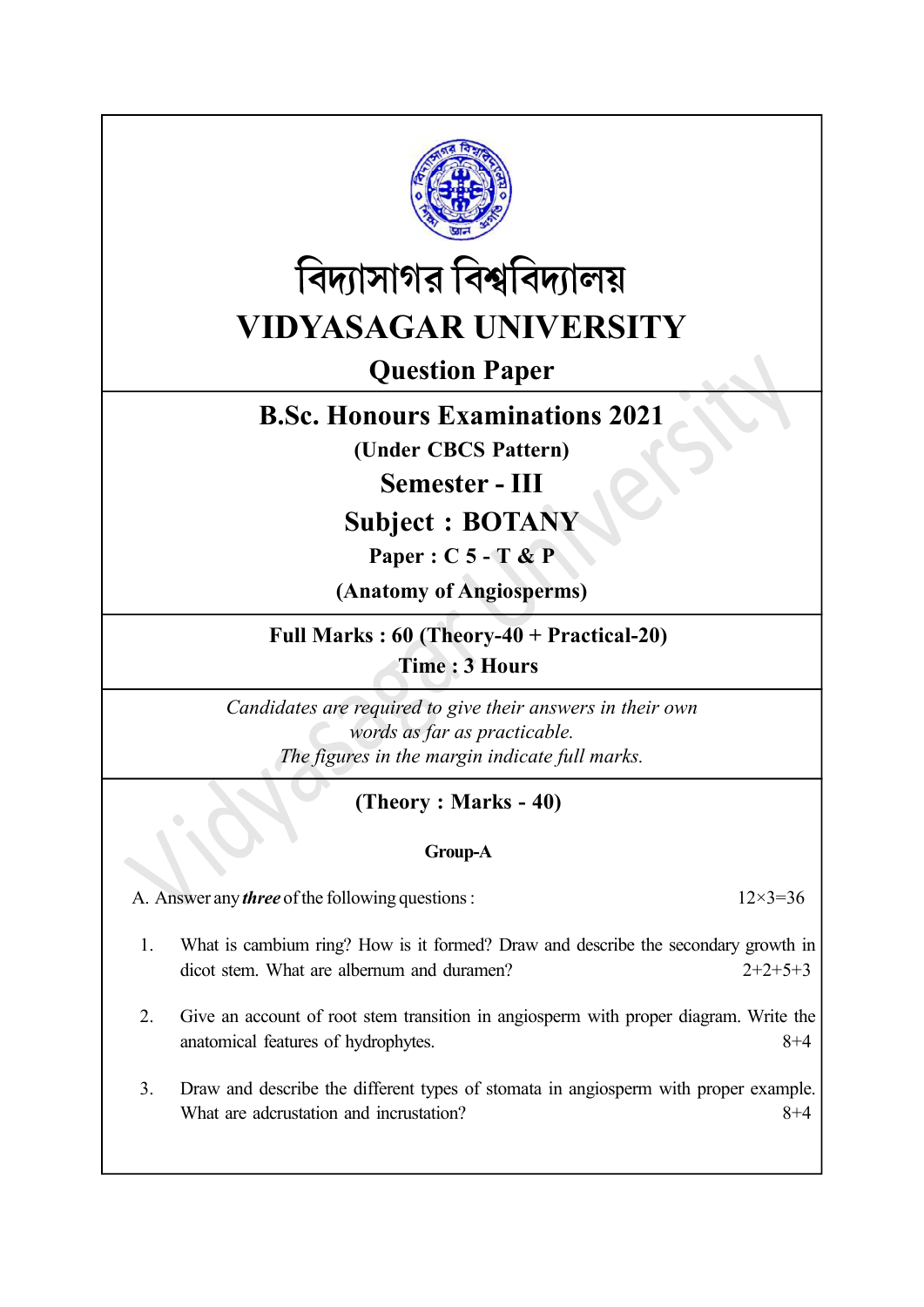4. What is extra-stelar secondary growth? Describe it with their components and diagrams. Describe the anomalous secondary growth in Dracaena with proper diagram.

 $2+6+4$ 

- 5. Illustrate the shoot apex organization with special reference to Histogen theory. Differentiate between spring wood and autumn wood. Illustrate the origin of lateral root.  $6+3+3$
- 6. What are laticiferous tissues? Mention their types. Differentiate between the anatomical features of dorsiventral and isobilateral leaves. Write a note on hydathode.

 $2+2+4+4$ 

#### Group-B

- B. Answer any *two* of the following questions :  $2 \times 2 = 4$ 
	- 1. What are tyloses?
- 2. What is casparian strip? State its function.
- 3. What is meant by Kranz anatomy.
- 4. What is bulliform cell? Where does it occur?

### (Practical)

## Paper - C 5 P (Anatomy of Angiosperms) Marks : 20

#### Group-A

A. Answer any *one* of the followng questions :  $15 \times 1 = 15$ 

- 
- 1. (a) Describe the features and distribution of parenchyma, collenchyma and schlerenchyma.
	- (b) Give examples with diagrams only of cavities and lithocysts. 9+6
- 2. (a) Draw with labelled diagrams of—
	- (i) T.S. of stem of Aristolochia